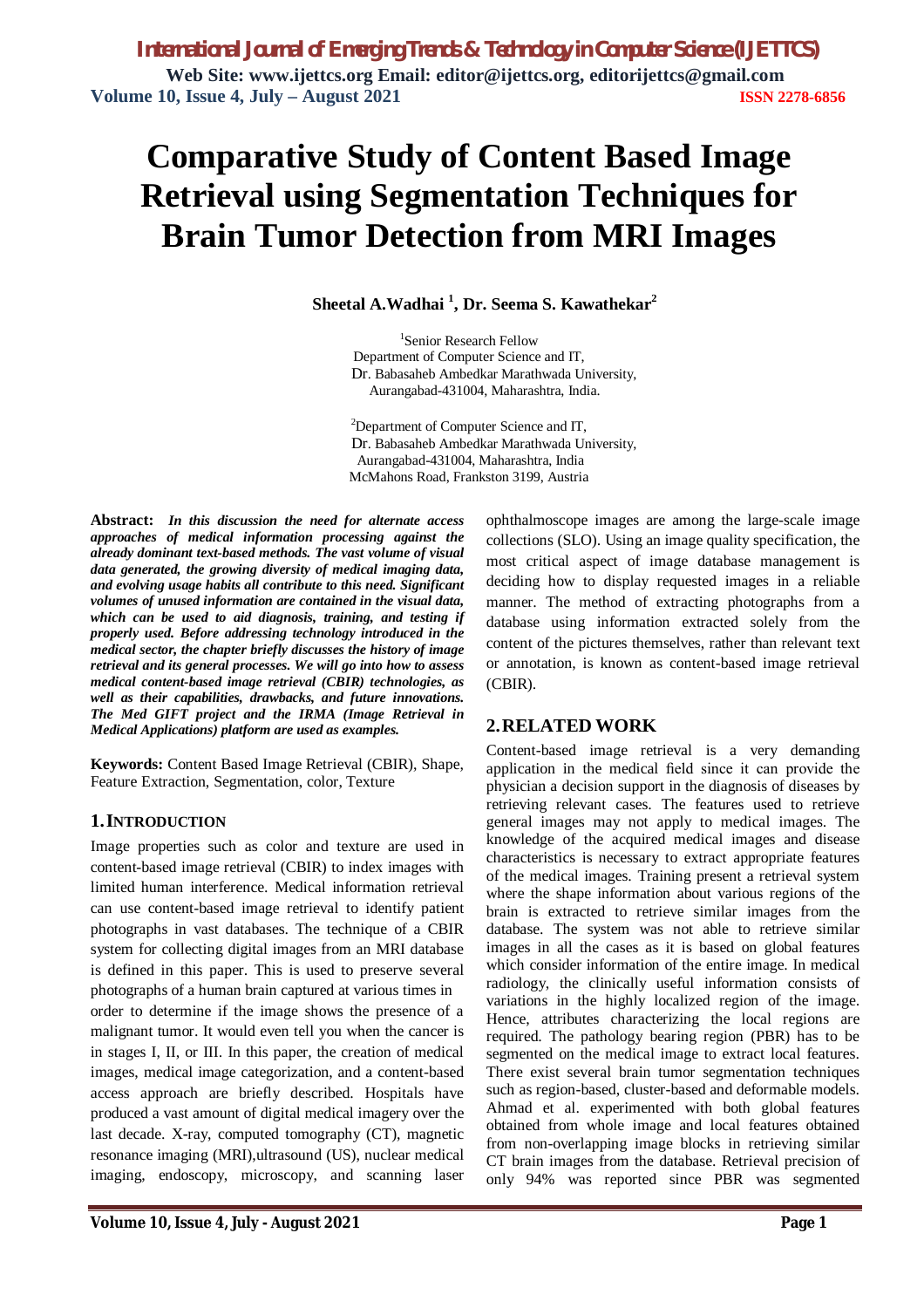manually. Automatic segmentation of PBR is necessary in CAD as it is more accurate and consistent. Color has got limited expressive power in the MR image retrieval as these images are in grey scale. most vital features of medical images are shape and texture. The shape of the tum or can be characterized with shape descript or such as Fourier descriptors(FD),Zernike moment sand fractals. The malignant brain tumors are more irregular in shape compared to benign tumors. Among the visual features of medical images, texture acquires distinguished importance in identifying tissues. Various texture description methods are proposed in the literature of CBIR such as cooccurrence matrix, auto regressive model , Tamura , wavelets and Gabor filters . Among these methods, multichannel analysis algorithms such as wavelets and Gabor filters have gained a lot of attention due to their ability to characterize features at different frequencies and orientations. The similarity measure used for comparing images in CBIR also has an impact on image retrieval results. Tsang et al. experimented with various similarity measures and achieved a highest precision of 91.7%with Jeffrey divergence and local texture features. However, good precision was not achieved since tumors were characterized using only texture features. One of the inherent problems in CBIR is the semantic gap due to the inconsistency between the features extracted and the user interpretation of an image. In the recent years, several methods are proposed to eliminate the semantic gap based on supervised classification, unsupervised classification and relevance feedback . Li-Xinet al.filled the semantic gap by incorporating the relevance feedback into the CBIR system. But, the relevance feedback consumes a lot of time to fine tune the system parameters as it involves the user. K-means clustering is the widely used unsupervised classification method because of its simplicity. However, the K-means algorithm is sensitive to initial cluster centers. Thus , it may give unstable and empty clusters in case of random initialization. There exist several methods for cluster center initialization such as the one based on genetic programming , binary splitting and KD-tree. But these methods have increased computational complexity and are parameter dependent. Also K-means clustering requires the user to specify the number of clusters in the dataset. This becomes the difficult process if the user does not have any prior knowledge about the data. The existing methods such as the one proposed by Zhaoetal.Kotharietal.and Fangetal.solved this problem by running the clustering algorithm for a wide range of clusters and selecting the number of clusters that optimize the cluster validity index. But a single index may not give optimum results in all the cases. In addition to accuracy, efficiency is also one of the important performance fact or to be considered in the development of CBIR system. Thus, the existing CBIR systems make use of various indexing schemes such as KD-tree, R-tree,  $R^*$ tree and quad trees to improve the efficiency of the image retrieval system. The indexing techniques retrieve images similar to the query image without comparing each image in the database and thus reduce the retrieval time. All these indexing structures give worst performance in case of large dimensional feature vectors. Extracting a large number of

visual features of an image leads to the dimensionality curse problem, where the indexing, retrieval and similarity matching techniques collapse, due to the fact that it is not possible to well separate the data. Thus, the retrieval accuracy and efficiency can be improved using a feature reduction technique on the feature vector dimensions.

## **3.METHODOLOGY**

Content-based retrieval uses the contents of images to represent and access the images. A typical content-based retrieval system is divided into off-line feature extraction and online image retrieval. In offline feature extraction, the contents of the images in the database are extracted and described with a multi-dimensional feature vector, also called descriptor. The feature vectors of the image constitute a feature dataset stored in the database. In online image retrieval, the user can submit a query example to the retrieval system in search of desired images. The system represents this example with a feature vector. The distances (i.e., similarities) between the feature vectors of the query example and those of the media in the feature dataset are then computed and ranked. Retrieval is conducted by applying an indexing scheme to provide an efficient way of searching the image database. Finally, the system ranks the search results and then returns the results that are most similar to the query examples. If the user is not satisfied with the search results, the user can provide relevance feedback to the retrieval system, which contains a mechanism to learn the user's information needs. The following sections will clearly introduce each component in the system.

### **3.1: Feature Extraction:-To extract the features of an image color and texture method is used.**

#### **3.1.1: Color**

Color is a powerful descriptor that simplifies object identification and is one of the most frequently used visual features for content-based image retrieval. To extract the color features from the content of an image, a proper color space and an effective color descriptor have to be determined. But gray level and pseudo color is insufficient to give the whole description of an image. But for a color image the results are better.

#### **3.1.2: Texture**

Texture in CBIR can be used for at least two purposes. First, an image can be considered to be a mosaic that consists of different texture regions. These regions can be used as examples to search and retrieve similar areas. Second, texture can be employed for automatically annotating the content of an image. For example, the texture of an infected skin region can be used for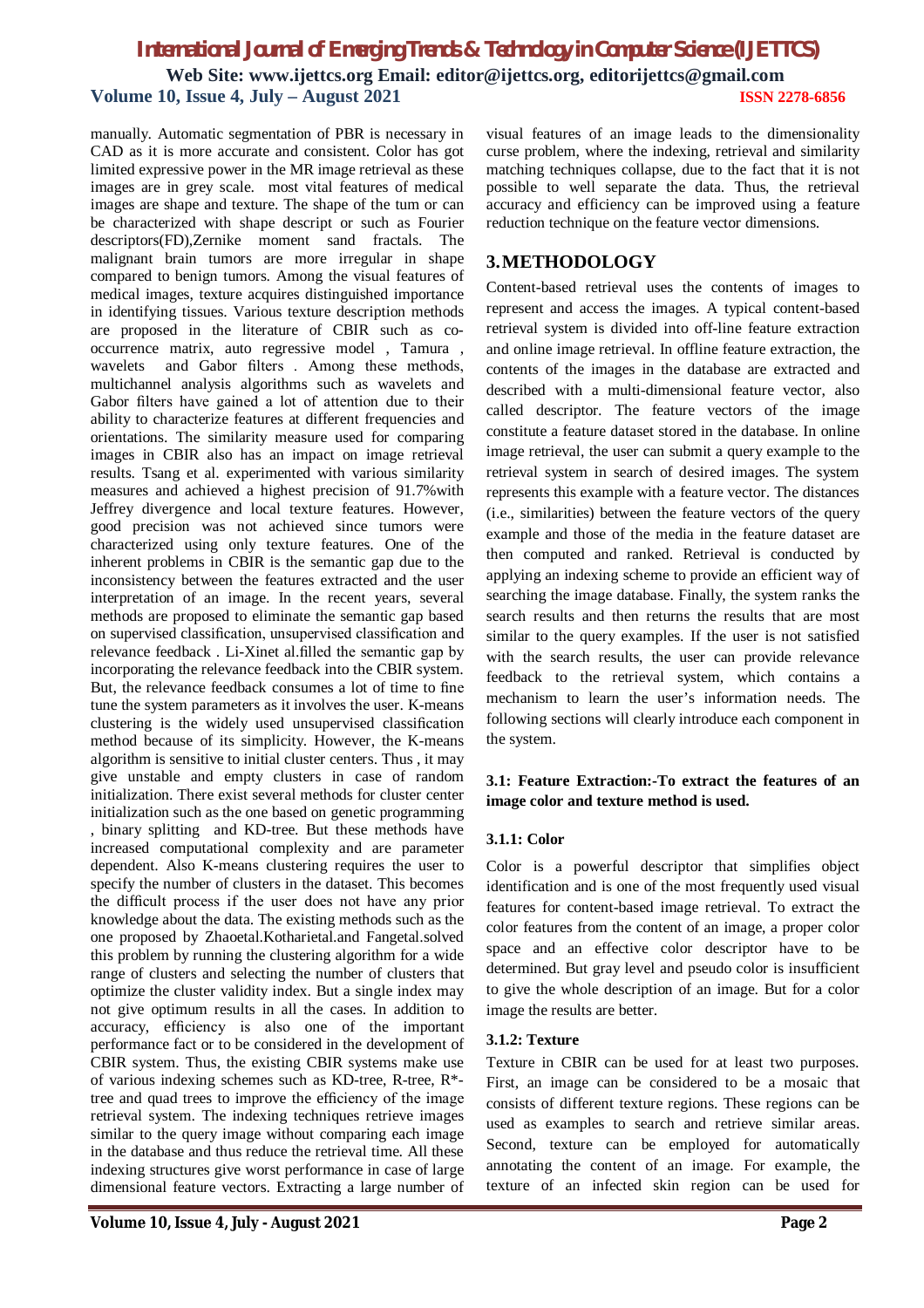annotating regions with the same infection Textural representation approaches can be classified into statistical approaches and structural approaches. Statistical approaches analyze textural characteristics according to the statistical distribution of image intensity. Approaches in this category include gray level co-occurrence matrix, fractal model, Tamura feature, Wold decomposition, and so on. Structural approaches characterize texture by identifying a set of structural primitives and certain placement rules.If medical images are represented in gray level, texture becomes a crucial feature, which provides indications about scenic depth, the spatial distribution of tonal variations, and surface orientation. For example, abnormal symptoms on female breasts include calcification, architectural distortion, asymmetry, masses, and so forth. All of those reveal specific textural patterns on the mammograms. However, selection of texture features for specifying textural structure should take account of the influence from the modulation transfer function on texture. As the intensifying screens are used to enhance the radiographs, the blurring effect also changes texture features, that is, spatial resolution, contrast, and sharpness are all reduced in the output. Low resolution and contrast result in difficulties in measuring the pattern of tissue and structure of organs.

## **4.LITERATURE SURVEY**

B.Jyothi, P.G.Krishna Mohan, Y.MadhaveeLatha, "Region Based Texture Descriptor for Content Based Medical Image Retrieval Using Second Order Moments" [1],as Present, With the growing popularity of large-scale image databases in a variety of applications, it's critical to develop a fast retrieval system that can search the whole database. The image is divided into equal-sized blocks, and the average intensity is computed on the pixels in each block. This feature extraction method is as follows: the image is splits into equal-sized blocks, and the average intensity is computed on the pixels in each block. These values are saved for image matching, with Euclidean distance, City block of absolute value metric, and Murkowski distance used as resemblance measures. We checked various database images in the image retrieval experiment and calculated Recall rate and Error rate as a performance metric, indicating that the proposed Texture features are an effective retrieval technique with apparent advantages and a higher recall rate than the histogram technique.

B.Jyothi, Y.MadhaveeLatha, P.G.Krishna Mohan, "An Effective Multiple Visual Features for Content Based Medical Image Retrieval"[2],as Present, Accurate diagnosis is important for effective treatment in the medical

**Volume 10, Issue 4, July - August 2021 Page 3**

profession. With the exponential advancement in technology, hospitals are producing an ever-increasing number of diagnostic photographs for diagnosis. CBMIR (Content-Based Image Retrieval) is a technique that uses visual attributes like colour, texture, and form to recover identical medical images from a large archive. The aim of this paper is to present a novel approach for improving the efficiency of a Content Based Medical Image Retrieval System (CBMIRS). When compared to a single feature, a multiple feature vector offers higher quality performance. This paper introduces a novel solution that maximizes the benefits of each individual function. The image's material was derived using texture and region-based form descriptors, which are more resilient to noise and have greater feature representation capabilities. Gabor filter and chebichef Moments are used to remove texture features, and chebichef Moments are used to extract shape features. Using Euclidian distance as a similarity measure, the query image's feature vector will be compared to the corresponding feature vectors of the data base images to retrieve identical medical images. In contrast to individual feature-based retrieval systems, experimental findings suggest that the proposed approach achieves the best retrieval efficiency.

Ashnil Kumar, Falk Nette, Karsten Klein, Michael Fulham, and Jinman Kim, "A Visual Analytics Approach using the Exploration of Multi-Dimensional Feature Spaces for Content-based Medical Image Retrieval"[3].as present, CBIR is a search strategy focused on visual feature similarity that has shown success in medical diagnosis, education, and research. The semantic distance, which is the contrast between computed image similarity and the user's search purpose, is a barrier to clinical acceptance of CBIR. As a consequence, appropriate images with outlier features can be missed. Furthermore, most CBIR algorithms do not offer user-friendly reasons for why the recovered images were deemed identical to the question (e.g., which subset of features were similar), making it impossible for users to determine if valid images containing a small subset of outlier features were skipped. As a result, consumers are required to examine irrelevant photographs, and there are few options for locating these "missed" images. We suggest a new approach to medical CBIR in this paper by using a technique called Visual Analytics for Medical Image Retrieval to allow directed visual exploration of the search space (VAMIR). The visual analytics approach allows for immersive visualization of the entire dataset by using the query image as a point of reference. We performed a consumer analysis and several case studies to show VAMIR's capabilities in the retrieval of CT images and multi-modality PET-CT images.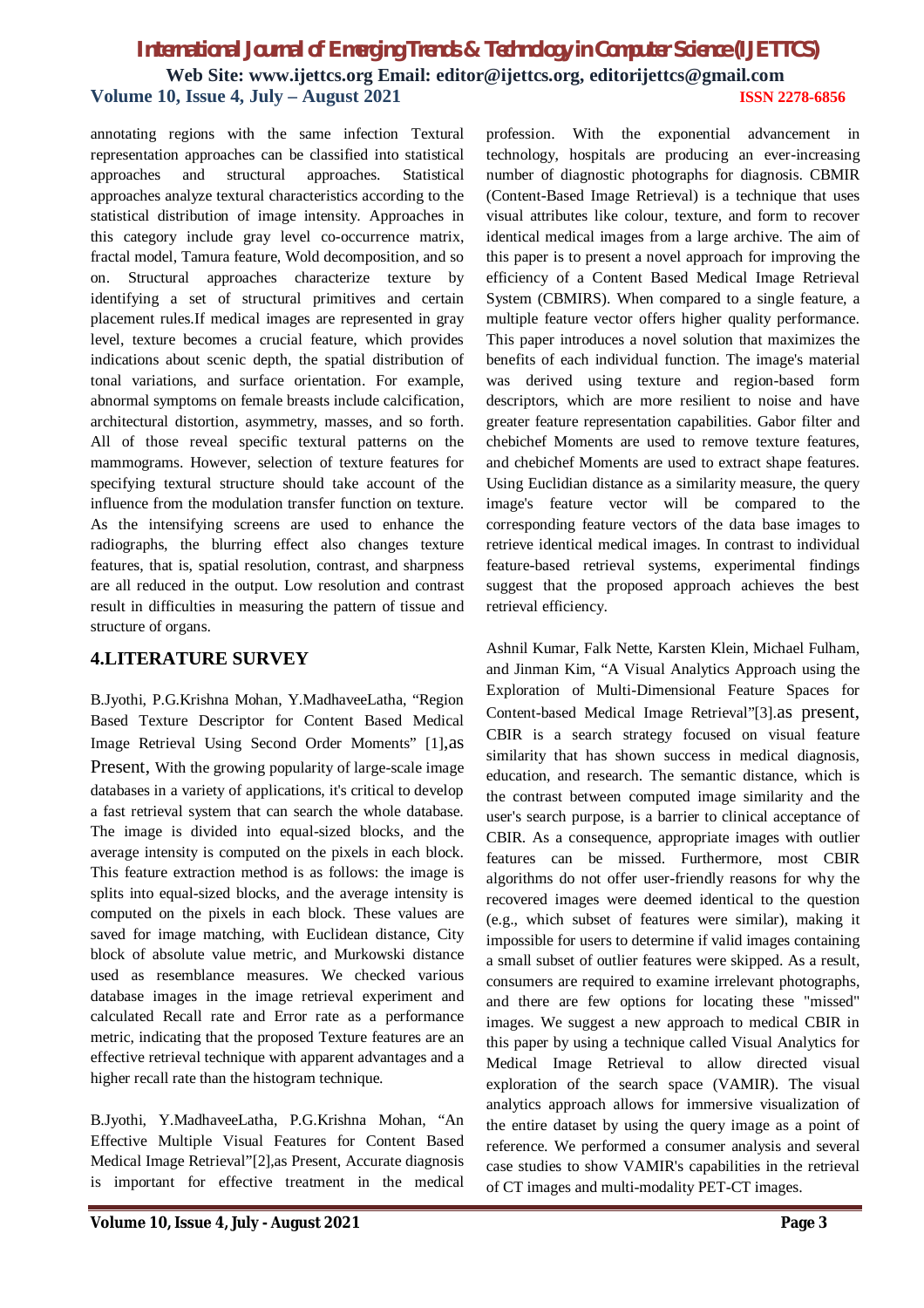Shiv Ram Dubey, Satish Kumar Singh, and Rajat Kumar Singh, "Local Wavelet Pattern: A New Feature Descriptor for Image Retrieval in Medical CT Databases"[4].as presentThis paper introduces a new image feature specification based on the local wavelet pattern to identify medical CT images for content-driven CT image retrieval (LWP). In the proposed work, the LWP is measured for each pixel of the CT image using the relationship between the center pixel and the local neighboring detail. Unlike the Local Binary Pattern, which only considers the relationship between a center pixel and its neighboring pixels, the presented approach uses local wavelet decomposition to consider the relationship between neighboring pixels before going on to the relationship with the center pixel. A centre pixel transition scheme is used to match the collection of center values with the selection of local wavelet decomposed values. In addition, the proposed local wavelet decomposition scheme is symmetric in the middle and suitable for CT images. This paper is special in two ways: (1) it encodes local neighboring information using local wavelet decomposition, and (2) it computes LWP using local wavelet decomposed values and transformed center pixel values. In terms of precision and recall, we tested our method on three CT image databases. We compared the proposed LWP descriptor to other cutting-edge local image descriptors, and the results reveal that the proposed system outperforms other CT image retrieval methods.

J.Yogapriya and B.Nithya, "Fuzzy Based Grey Wolf Optimization for Effective Medical Image Retrieval System"[5].as present, — Picture databases are exploding all over the place in today's digital world. To make use of these large databases, an efficient image retrieval strategy is needed. The CBMIR method has been the subject of extensive research. The CBMIR scheme is suggested in this contribution by extracting image texture characteristics, selecting the best features, classifying the best features, and determining image similarities. Local Binary Patterns (LBP) is the preferred feature, and all derived functions are stored as a feature database. To pick the right features from the high-dimensional texture features, Fuzzy based Grey Wolf Optimization (FGWO) is used. For determining the best subset of functions, the classification algorithm is used as an evaluation criterion. The subset of texture features in the images is classified using a fuzzy based Relevance Vector Machine (FRVM). The Euclidean Distance (ED) is used to determine how close the query image and the database of images are. Accuracy, precision, and recall are used as performance indicators to test the proposed CBMIR scheme.

Liu Yang, Rong Jin, Lily Mummert, Rahul Sukthankar, Adam Goode, Bin Zheng, Steven C.H. Hoi, and Mahadev Satyanarayanan, "A Boosting Framework for Visuality-Preserving Distance Metric Learning and Its Application to Medical Image Retrieval"[6].as present, In content-based image retrieval systems, similarity calculation is important, and knowing a good distance metric will greatly increase retrieval efficiency. Nonetheless, despite thorough studies, there are some major deficiencies in current methods for distance metric learning that can have a direct effect on their application to medical image retrieval. In image retrieval, for example, "similarity" can mean many different things: resemblance in visual appearance (e.g., two images that look similar to one another) or similarity in semantic annotation (e.g., two images of tumors that look quite different yet are both malignant). Present approaches to distance metric learning usually address only one target without concern for the other. This is troublesome for medical image retrieval, where the aim is to support doctors in making decisions. Provided a query image, the purpose of these applications is to retrieve related images from a reference library whose semantic annotations may provide the medical professional with more insight into the potential meanings of the query image. Users would be less likely to believe the machine if it returned images that did not look like the query; on the other hand, returning images that are superficially identical to the query but are semantically unrelated is unacceptable since it may lead users to an inaccurate diagnosis. As a result, developing a distance metric that retains both visual and semantic similarity is critical. We stress that, though our research focuses on medical image retrieval, the issue discussed in this work is important to many image retrieval systems. We propose a boosting system for distance metric learning that seeks to maintain both visual and semantic parallels. The boosting method first learns a binary representation from side knowledge in the form of labeled pairs, and then computes the distance as a weighted Hamming distance using the acquired binary representation. To learn the distance function effectively, a boosting algorithm is presented. We test the proposed algorithm on a mammographic image reference database using an Integrated Search-Assisted Decision Support (ISADS) system and a medical image data collection from Image CLEF. Our findings show that the boosting system outperforms state-of-the-art approaches for distance metric learning in retrieval accuracy while having a much lower computational cost. Additional testing with the COREL array demonstrates that our algorithm performs very well with standard image data sets.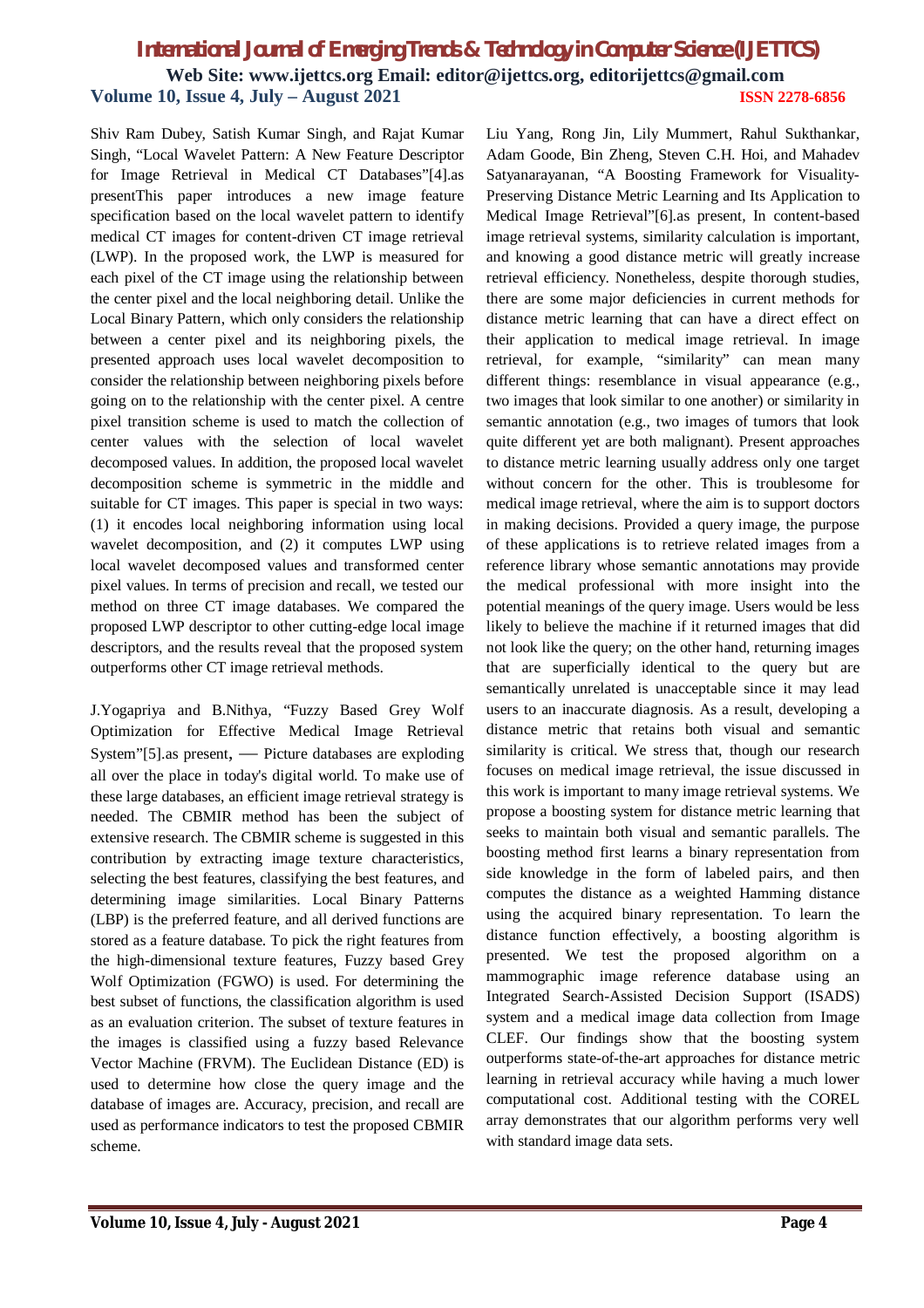A. Nikoukar1, I. S. Amiri, J. Ali, "Generation of Nanometer Optical Tweezers Used for Optical Communication Networks"[7].as Present, To build ultrashort nanometer (nm) optical tweezers, a Half-Panda microring resonator (MRR) device is proposed. Within nonlinear MRR, the dark soliton propagates. When the dark soliton is used as an input pulse, molecules or photons travel across the device. Nano optical tweezers can be made and used in a variety of optical communication network applications. The smallest nano optical tweezers signals are obtained here, with a full width at half limit (FWHM) of 9 nm and a free spectrum range (FSR) of 50 nm.

Ankur Gupta , "A review on various approaches for content based image retrieval based on shape, texture and color features"[8].as present, It's a way of removing secret information from a vast volume of raw data. It must be novel insight that can be put to use. This paper describes a process for easily extracting an image's color and texture features for content-based image retrieval (CBIR). CBIR refers to image information that is obtained directly from an image database by searching for images with specific features or containing specific material. CBIR's key principle is to evaluate image details using low-level features of an image, such as color, texture, shape, and object spatial relationships, and to use feature vectors as an image's index. Various approaches to image retrieval focused on color, form, and texture have been discussed in this article.

Poulami Haldar, Joydeep Mukherjee, "Content based Image Retrieval using Histogram, Color and Edge"[9].as present, CBIR (Content-Based Image Retrieval) is a way of extracting a captured image from a database by using an image as a parameter rather than text. This can be accomplished by a thorough function extraction and querying procedure. In order to retrieve an image correctly, features such as histogram, color values, and edge detection are very important. We've used the histogram, colour, and edge detection functionality to introduce an image retrieval system. We used image segmentation in this process to increase the accuracy percentage, and it proved to be a very good technique. We used some Matlab functions as well as our own computation nmethod. Our method has a higher degree of precision thanks to Canny's edge detection technique and color values extraction after image segmentation. Finally, we use the Euclidean Distance method to find the best images that match our query image.

Sreena P. H, David Solomon George," Content Based Image Retrieval System with Fuzzified Texture Similarity Measurement"[10] A content-based image retrieval (CBIR)

system is a database management system that retrieves images based on image content similarities to the query image. Tamura texture attributes are derived as image material in the proposed CBIR scheme. A fuzzified distance metric called fuzzy hamming distance (FHD) is used to compare query images to images in the database. The index is ordered by similarity measure and made accessible to the customer in ascending order. The suggested methodology is applied in Matlab, and the Bordatz texture database is used to validate its efficacy.

SHAO Hong, CUI Wen-cheng, TANG Li," Medical Image Description in Content-Based Image Retrieval"[11] In content-based medical image retrieval, medical image classification is a significant issue. Currently, a hierarchical medical image semantic features description model is proposed based on the primary sources of semantic features. It is based on this that a medical image representation model is proposed that combines low-level and semantic functions. The inclusion of text as part of semantic functionality increases image retrieval accuracy and memory, according to experimental findings.

Robert J. Curry Michael M. Marefat Fan Yang," Content-Based Image Retrieval Using Similarity"[12] With the rapid growth of digital image data and its wide range of uses, a reliable image retrieval system is needed. This paper suggests a similarity-based context-based image retrieval scheme that takes advantage of the complementary benefits of all current approaches, Retrieval by Image Example (RIE) and Retrieval by Semantic Content (RSC) (RSC). A content-based image synthesis framework produces a list of exemplar images, which are then used as examples in the GNU Image Finding Tool (GIFT) for image matching. In this experiment, queries on battlefield images will be tested, and the results will be addressed for two separate image matching algorithms. The results of the study demonstrate that the method mentioned in this paper can be used to extract images using semantic queries.

p.s.suhasini , dr. k.sri rama krishna, dr. i. v. murali krishna," cbir using color histogram processing"[13] advances in data storage and image processing technologies have enabled the development of large image datasets. In this case, proper database structures must be built in order to efficiently maintain these collections. The most popular approach is content-based image retrieval (CBIR). CBIR systems are intended to extract images based on details such as shape, color, and texture. For color extraction and contrast, three color histograms were used in this paper: standard color histogram (CCH), invariant color histogram (ICH), and fuzzy color histogram (FCH). An image's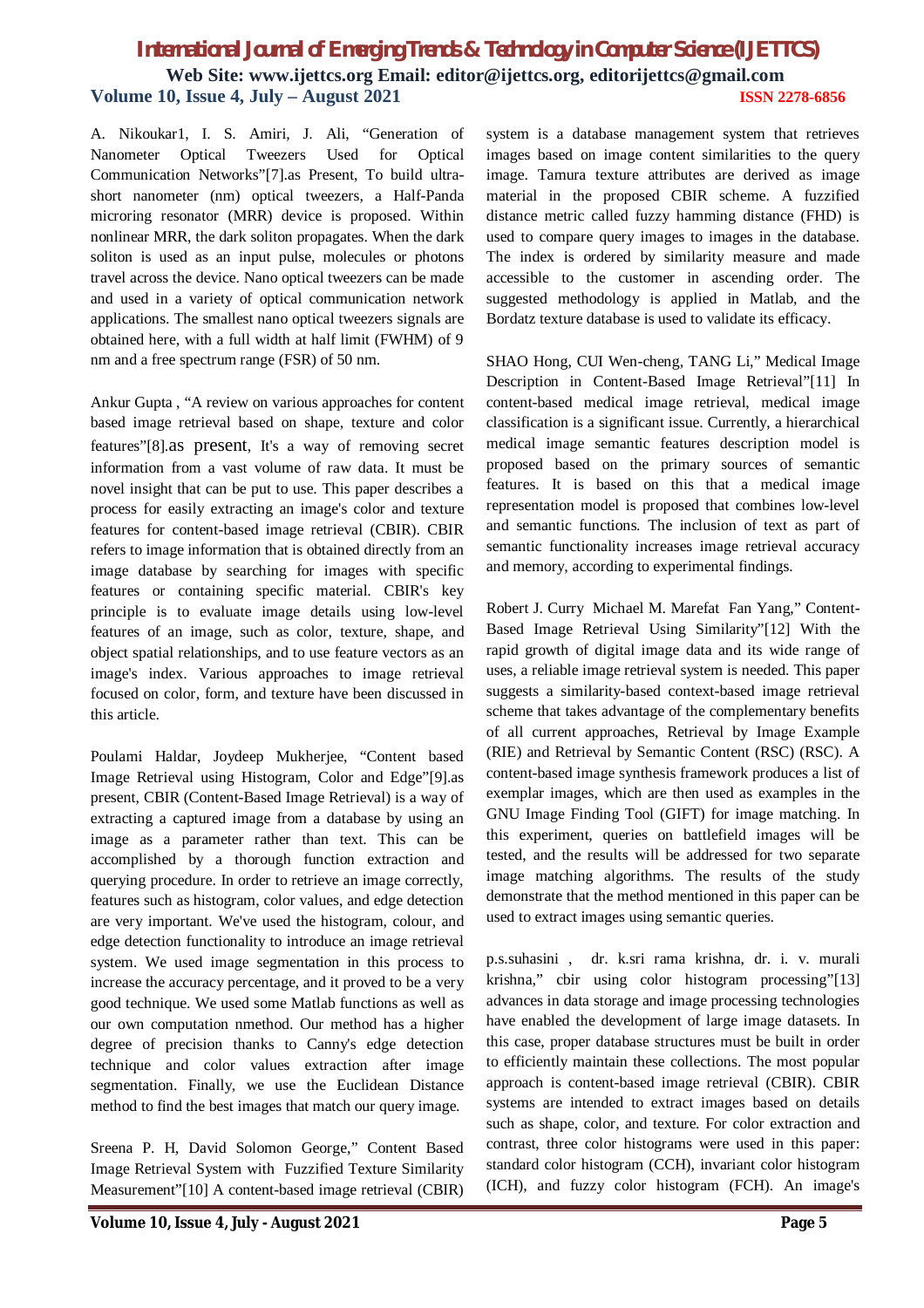traditional color histogram (CCH) displays the frequency of which each color appears in the image. Because of its simplicity and ease of computing, the CCH is appealing. The CCH, on the other hand, has a range of disadvantages. The first of these is the CCH's high dimensionality, which often results from dramatic quantization of the color space. Another drawback of the CCH is that it cannot rotate or convert and does not allow for color similarities across bins. To address the problem of rotation and localization, an invariant color histogram (ICH) based on color gradients is used, while a fuzzy binding color histogram (FCH) is used to address the problem of spatial correlation.

Yinghui Zhang , Fengyuan Zhang , Yantong Cui , Ruoci Ning," classification of biomedical images using content based image retrieval systems"[14] Because of the multiple applications of the Content-based image retrieval (CBIR) method in various fields, it has always piqued the researchers' interest. The key purpose of the CBIR is to retrieve the most comparable image from the entire archive by comparing it to the input image in the shortest period of time. The object of the CBIR will range from various types of criteria such as a physician's diagnosis of a disease, a criminal investigation, product reviews by e-commerce firms, and so on. CBIR is used in this study to find related patients with breast cancer. CBIR systems are built using a Gray-Level CoOccurrence Matrix, a histogram, and a correlation coefficient. Comparing the photographs of a current patient's area of focus with the whole set of images of a previous patient will aid in the early identification of the disease. CBIR is so effective that it can detect illness even though the signs are not visible on the body's surface.

Nikita Upadhyaya and Manish Dixit," A Review: Relating Low Level Features to High Level Semantics"[15] Contentbased image retrieval is a strategy for rapidly extracting digital photographs from a large image archive. The primary goal of CBIR is to remove features from the queried image and images stored in the database in order to detect visual similarities between these features and retrieve visually equivalent images. CBIR gets more complex as the focus switches to close the semantic gap, or linguistics gap, between low level features and high level semantics. This survey gives a brief summary of the low-level features and high-level linguistics considered by CBIR for efficient and accurate retrieval.

Igor F. Amaral, Filipe Coelho, Joaquim F. Pinto da Costa and Jaime S. Cardoso," Hierarchical Medical Image Annotation Using SVM-based Approaches"[16], When looking for images in a database, automatic image annotation or image classification can be very helpful.

Common approaches to medical image annotation with the Image Retrieval for Medical Applications(IRMA)code make little or no use of the code's hierarchical structure, in which separate dense sampled pixel-based information methods outperform global image descriptors. We build a Content Based Image Retrieval (CBIR) system to investigate the combination of three different methods using Support Vector Machines (SVMs): first, we concatenate global image descriptors with an interest points Bag-of-Words (BoW) to build a feature vector; second, we perform an initial annotation of the datum; and third, we perform an initial annotation of the datum. Our findings indicate that, while almost all fusion approaches outperform standalone classifications, none specifically outperforms the others. However, as opposed to similar works using the same database, they are very successful.

Senthilkumaran Nand Vaithegi S," image segmentation by using thresholding techniques for medical images",[17] The method of splitting pixel values into two classes, black for the background and white for the foreground, is known as image binarization. External thresholding and local thresholding are two types of thresholding. This paper discusses a locally adaptive thresholding strategy that uses local mean and standard deviation to eliminate context. Thresholding is the most popular and straightforward method for segmenting an image. We present an effective thresholding implementation in this paper, as well as a quantitative comparison of the Niblack and Sauvola local thresholding algorithms. On medical photos, the Niblack and Sauvola thresholding algorithm is used. Statistical parameters such as the Jaccard Similarity Coefficient and the Peak Signal to Noise Ratio are used to determine the quality of a segmented image (PSNR).

Serge Belongie, Chad Carson, Hayit Greenspan, and Jitendra Malik, "Color- and Texture-Based Image Segmentation Using EM and Its Application to Content-Based Image Retrieval"[18] as present, Using picture content as a key to retrieve images from wide and diverse collections is a complicated and significant issue. We introduce a new image representation in this paper that allows us to convert raw pixel data into a limited number of image regions that are color and texture coherent. This socalled "blobworld" representation is built on segmentation of combined color and texture features using the Expectation-Maximization algorithm. The texture features we use for segmentation are the product of a novel texture definition and scale selection strategy. We define a device that retrieves images using the blob world representation. The ability to see the internal representation of the requested image and the query findings in the light of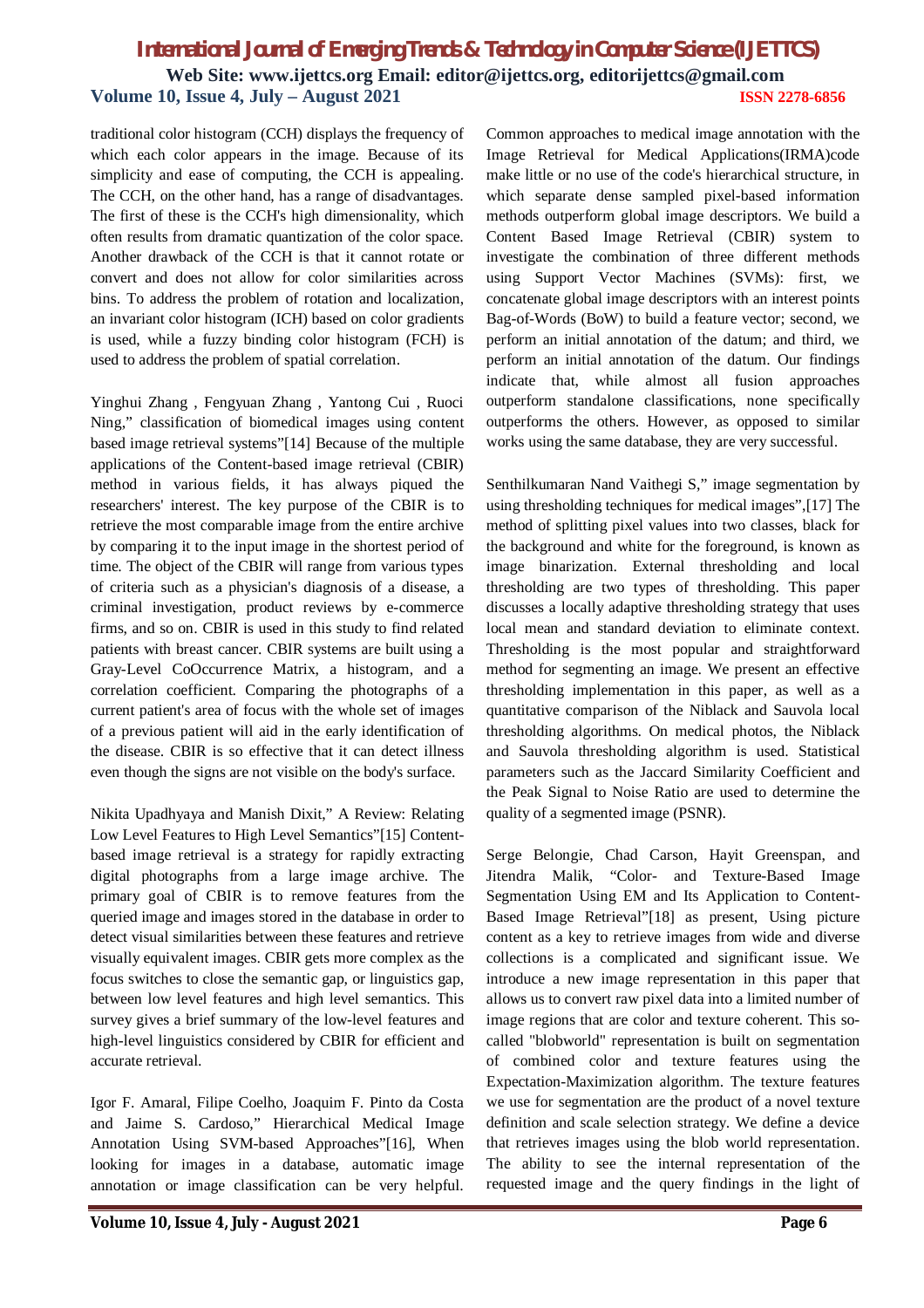similarity-based querying is an essential and special feature of the method. Similar programs do not provide the consumer with this degree of visibility into the system's operations; as a consequence, despite the existence of knobs for changing the similarity measure, the effects of certain inquiries on these systems may be very inexplicable.

Deepak Sharma, Dr. Tarun Gulati, "Rotation Invariant Content Based Image Retrieval System for Medical Images"[19] Content-Based Image Retrieval (CBIR) is the application of computer vision to the image retrieval dilemma, i.e. locating digital images in a broad database. Because of the increased use of medical imaging, the medical image archive is increasing by the day. CBIR (Content-Based Image Retrieval) is in high demand in the medical sector these days. Based on the literature review, we believe that the engineering and science communities are working hard on CBIR. The key focus of this paper is on a rotation-invariant Content-Based Image Retrieval (CBIR) method for medical image databases that uses a dual tree complex wavelet transform. After implementing dual tree complex wavelet transform in CBIR, which is used for medical image databases, very strong rotation invariant results were obtained.

Ms.A.Bhagyalaksluni, Dr.V.Vijaya chamundeeswari, "A Survey on Content Based Image Retrieval Using Various Operators"[20].as present, Image retrieval is important in a variety of fields, such as medical diagnosis, biometrics, industry inspection, geographic information satellite systems, web searching, and historical research. "As the size of the archive grows, image-based systems face new obstacles and critical issues such as resource management, indexing, information management, and retrieval presentation. To retrieve images from the multimedia database, we need a fast retrieval method. Content-based image retrieval (CBIR) is an image retrieval technique that utilizes low-level image features such as form, form, and color to effectively retrieve images. An image query in the CBIR system is described by primitive, functional, and abstract attributes. This survey paper focuses on various feature descriptors for image retrieval and study of various retrieval operators such as LBP-Local Binary patterns, LTP-Local Ternary patterns, LDP-Local Derivative Patterns, and LTrP-Local Tetra patterns utilizing high level features to increase the efficiency and accuracy in the CBIR system.

# **5. CBMIR SYSTEM**

**Volume 10, Issue 4, July - August 2021 Page 7**

A typical conceptual content-based retrieval system is illustrated in Figure (1) divided into off-line feature extraction process and online image retrieval process. In offline feature extraction process, the contents of the database images are extracted and described with a feature vector. The same process is repeated for query image in online process. The database consist of various classes of medical images characterized by certain objects such as liver, body outline, spine for CT or MRI images of the skull, abdomen, ventricles for images of the head etc. In online image retrieval process, the user submits a query images as an example to the retrieval system for searching similar medical images. The system retrieves related images by computing the similarity matching between the feature vectors of the query image and those of the feature vector of the data base images. Finally the system returns the results that are most similar to the query image. The various phases of CBMIR have shown in below figure.



 **Figure 1.** Content based Medical Image Retrieval System

## **6. EXPERIMENTAL RESULTS**

#### **6.1 Figures and Tables**

To test the effectiveness of the proposed algorithm our experimental data base consist large collection of medical images acquired from different modalities images such as lung, liver and brain etc . The proposed method is implemented using MATLAB. The feature vector of the query image is compared with the feature vectors of the images in the database using Euclidian distance method, and then the most similar images are reported. To evaluate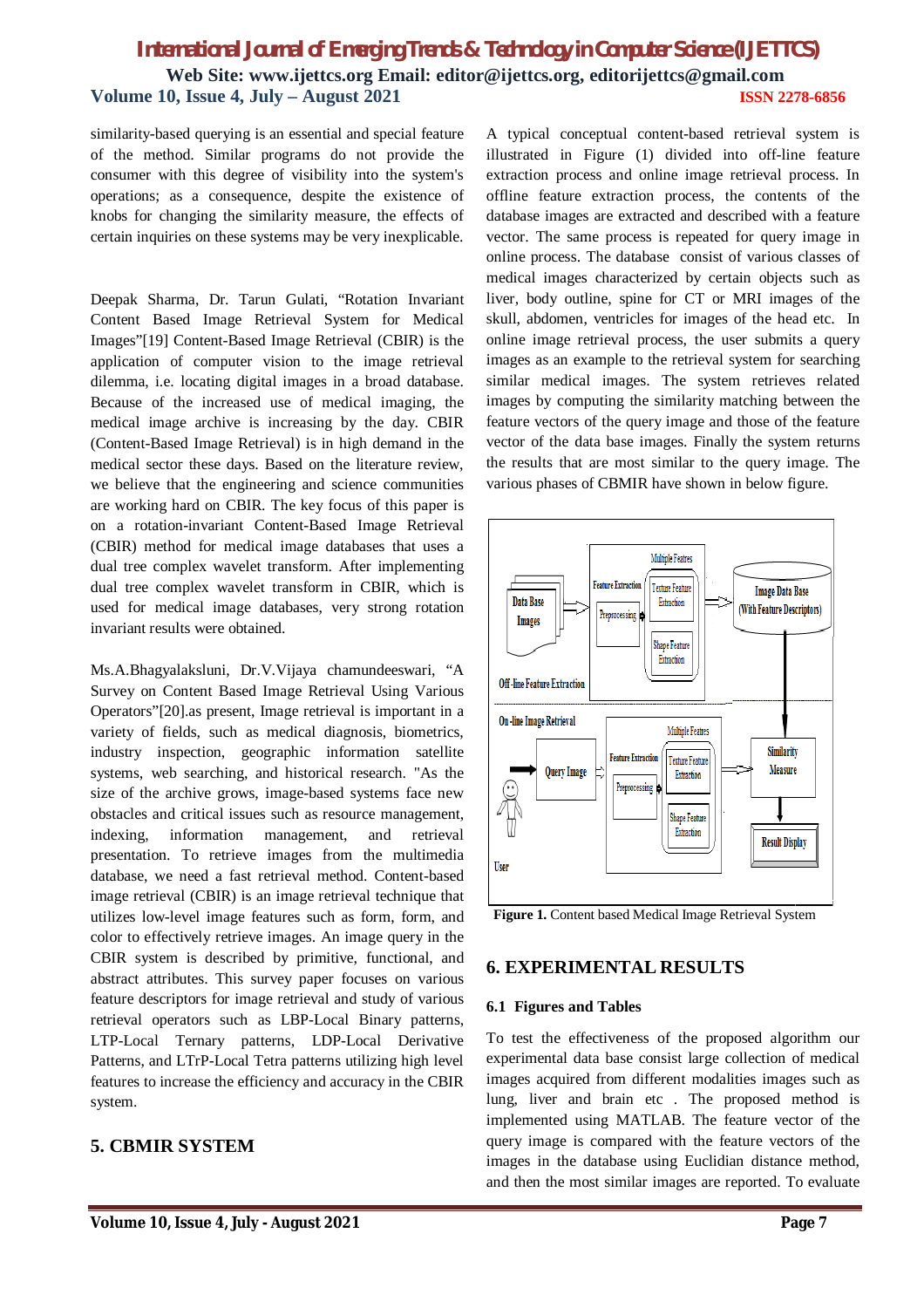# *International Journal of Emerging Trends & Technology in Computer Science (IJETTCS)*

**Web Site: www.ijettcs.org Email: editor@ijettcs.org, editorijettcs@gmail.com Volume 10, Issue 4, July – August 2021 ISSN 2278-6856**

the overall performance of a retrieval system we used recall rate (RR) mean average precision (MAP) and error rate as a performance measures defined in [16]. Recall is defined as the number of retrieved relevant images over the total number of relevant images in the database. Precision is defined as the number of relevant images retrieved over all the images retrieved by the system. From the experimental results conducted on the retrieval system, it is clear that the proposed approach is more prominent for the content based medical image retrieval as it compares with the existing system shown in figure  $(3)$ , figure  $(4)$  and figure  $(5)$ .



 **Figure.2 .**Retrieval Result using Gabor Filter

| 80 | 82 | 81 | 79 | 77  | 83 | 78             | 76 | 100            |
|----|----|----|----|-----|----|----------------|----|----------------|
| 54 | 55 | 85 | 51 | 74  | 57 | 87             | 53 | 73             |
| 88 | 84 | 95 | 75 | 99  | 69 | 67             | 98 | 70             |
| 72 | 66 | 68 | 56 | 86  | 61 | 62             | 65 | 64             |
| 92 | 59 | 91 | 89 | 452 | 25 | $\overline{3}$ | 18 | $\overline{a}$ |
|    |    |    |    |     |    |                |    |                |

**Figure..3.**Retrieval Result using Chebyshev Moments



**Figure.4.**Retrieval Result using proposed Multiple Features



 **FIGURE.5.**PERFORMANCE ANALYSIS USING VARIOUS METHODS

# **7. TECHNIQUES**

#### **7.1.Dimension Reduction**

To reduce the dimensionality of a large feature set, the most widely-used technique in image retrieval is principal component analysis (PCA). The goal of principal component analysis is to specify as much variance as possible with the smallest number of variables. Principal component analysis involves transforming the original data into a new coordinate system with low dimension, thus creating a new set of data. The new coordinate system removes the redundant data, and the new set of data may better represent the essential information.

#### **7.2. Similarity Measure**

Selection of similarity metrics has a direct impact on the performance of content-based image retrieval. The kind of feature vectors selected determines the kind of measurement that will be used to compare their similarity If the features extracted from the images are presented as multi-dimensional points, the distances between corresponding multi-dimensional points can be calculated. Euclidean distance is the most common metric used to measure the distance between two points in multidimensional space For other kinds of features such as color histogram, Euclidean distance may not be an ideal similarity metric or may not be compatible with the humanperceived similarity. Histogram intersection was proposed by Swain and Ballard (1991) to find known objects within images using color histograms. A number of other metrics, such as Mahalanobis Distance, Minkowski-Form Distance, Earth Mover's Distance, and Proportional Transportation Distance, have been proposed for specific purposes. used several approaches to code the shape features for different classes of spine Xrays. Each class used a specific similarity metric to compare the distance between two feature vectors.

## **7.3. Multi-Dimensional Indexing**

Retrieval of an image is usually based not only on the value of certain features, but also on the location of a feature vector in the multi-dimensional space. A retrieval query on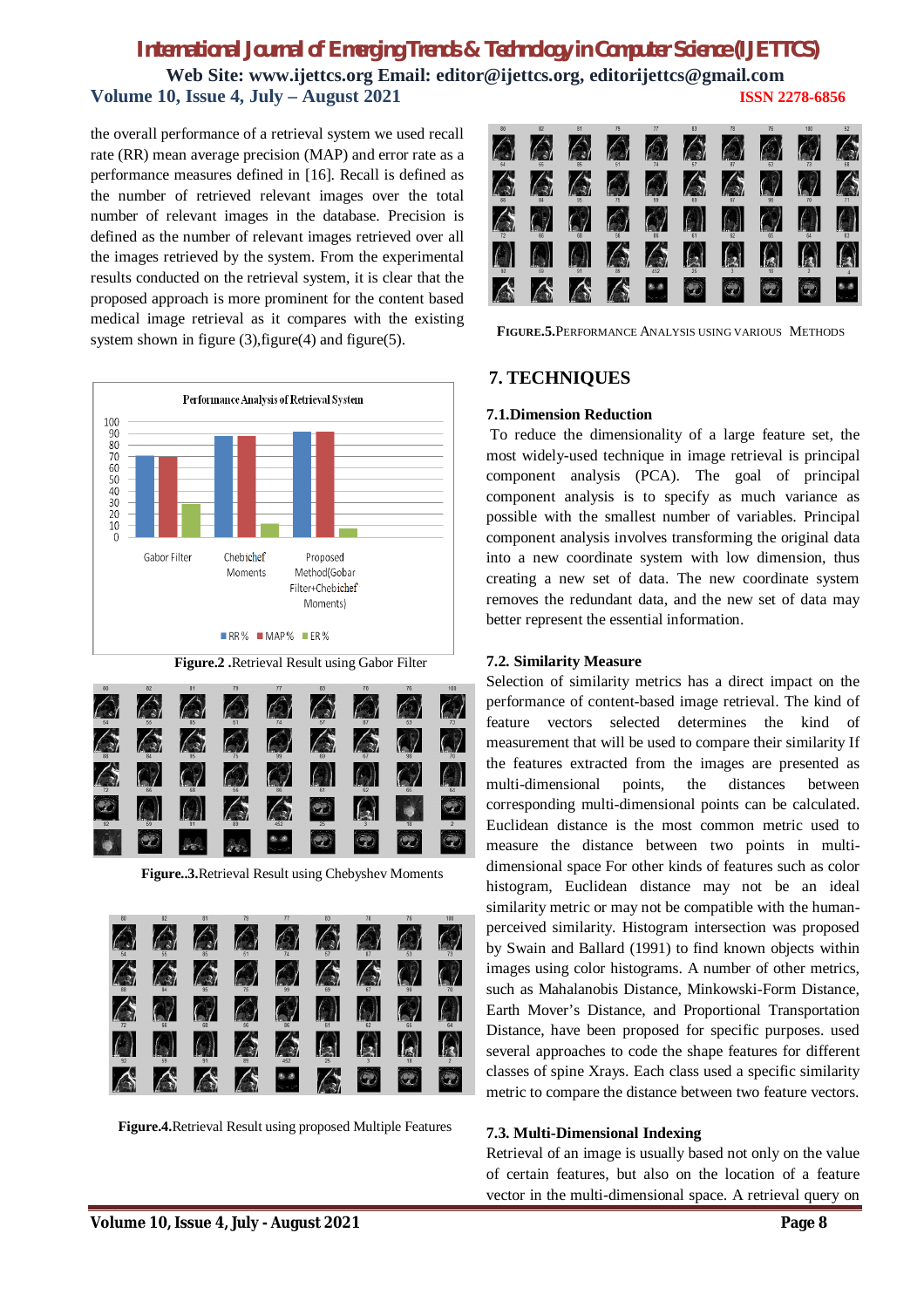a database of multimedia with multi-dimensional feature vectors usually requires fast execution of search operations. To support such search operations, an appropriate multidimensional access method has to be used for indexing the reduced but still high dimensional feature set. Popular multi-dimensional indexing methods include the R-tree (and the  $R^*$ -tree [20]) T R-tree, which is a tree-like data structure, is mainly used for indexing multidimensional data. Each node of an R-tree has a variable number of entries. Each entry within a non-leaf node can have two pieces of data. The goal of the R tree is to organize the spatial data in such way that a search will visit as few spatial objects as possible. The decision on which nodes to visit is made based Hence, the R-tree must be able to hold some sort of spatial data on all nodes.

#### **7.4.Relevance Feedback**

Relevance feedback was originally developed for improving the effectiveness of information retrieval systems. The main idea of relevance feedback is for the retrieval system to understand the user's information needs. For a given query, the retrieval system returns initial results based on pre-defined similarity metrics. Then, the user is required to identify the positive examples by labeling those that are relevant to the query. The system subsequently analyzes the user's feedback using a learning algorithm and returns refined results.

A typical relevance feedback mechanism contains a learning component and a dispensing component. The learning component uses the feedback data to estimate the target of the user. The approach taken to learn feedback data is key to the relevance feedback mechanism.

#### **8. CONCLUSION**

An ideal medical CBIR system from a user perspective would involve semantic retrieval, in which the user submits a query like "find MRIs of brain with tumor". This kind of open-ended query is very difficult for the current CBIR systems to distinguish brain MRI's from spine MRIs even though the two types of images are visually different which are malignant tumor or not. Current medical CBIR systems mainly rely on low-level features like texture, color, and shape.

## **9. ACKNOWLEDGMENT**

This work is supported by the university grant commissition under the scheme of major research project in title as " Techniques of Content Based Image Retrieval: A Survey " the author could also like thank the department of computer science and IT, and Dr. Babasaheb Ambedkar Marathwada University Aurangabad. For providing the infrastructure to carry out the research. I would like to

**Volume 10, Issue 4, July - August 2021 Page 9**

thank my guide and university for providing the consistent support for completion of this paper.

#### **References**

- [1] El-Naqa, Yang,Galatsanos, Nishikawa, &Wernick , 2004; Wei & Li, in press.IEEE transaction on medical imaging
- [2] Feng, Siu, & Zhang, 2003.IEEE Multimedia information retrival and management
- [3] Shah et al., 2004; Wei & Li, 2005.
- [4] Eakins, 2002; Feng et al., 2003.patter reognation,35
- [5] Glatard, Montagnat, &Magnin, 2004.
- [6] Buhler, Just, Will, Kotzerke, & van den Hoff, 2004
- [7] Wong &Hoo, 2002.ACM SIGMM International workshop pp135-142
- [8] Wei & Li, 2005.Ensyclopedia of multimedia technolgy
- [9] Gonzalez & Woods, 2002.DIP of prentice Hall.
- [10] Sebe& Lew, 2002.
- [11] Li, 1998.IEEE transaction on medical Imaginig.19(11).Berlin: Springer. Feng et al., 2003.
- [12] Tourassi, 1999.
- [13] Veenland, Grashuis, Weinans, Ding, & Vrooman, 2002.
- [14] Majumdar, Kothari, Augat, Newitt, Link, Lin, & Lang, 1998.
- [15] Partridge & Calvo, 1998.
- [16] 16] Smeulders, Worring, Santini, Gupta, & Jain, 2000.
- [17] Qian, Sural, Gu, &Pramanik, 2004.
- [18] Fonseca & Jorge, 2003 Guttman, 1984.
- [19] Beckmann, Kriegel, Schneider, & Seeger, 1990.
- [20] BishnuPS,BhattacherjeeV(2012)Softwarefaultpredict ionusingquadtree-basedKmeansclusteringalgorithm.IEEETransKnowl Data Eng 24(6):1146–1150
- [21] LindeY,BuzoA,GrayR(1980)Analgorithmforvectorq uantizer design. IEEE Trans Commun 28:84–95
- [22] BabuGP,MurtyMN(1993)Anearoptimalinitialseedvalueselectioninkmeansmeansalgorithmusingageneticalgorithm.Patter n Recognit Lett 14(10):763–769
- [23] LikasA,VlassisN,VerbeekJJ(2003)Theglobalkmeansclustering algorithm. Pattern Recognit 36:451– 461
- [24] Zhao Q, Xu M, Franti P (2011) Extending external validity measures for determining the number of clusters. In: Proceedings of international conference on intelligent system design and applications, IEEE, pp 931–936
- [25] KothariR, PittsD(1999)On finding the number of clusters.Pattern Recognit Lett 20:405–416